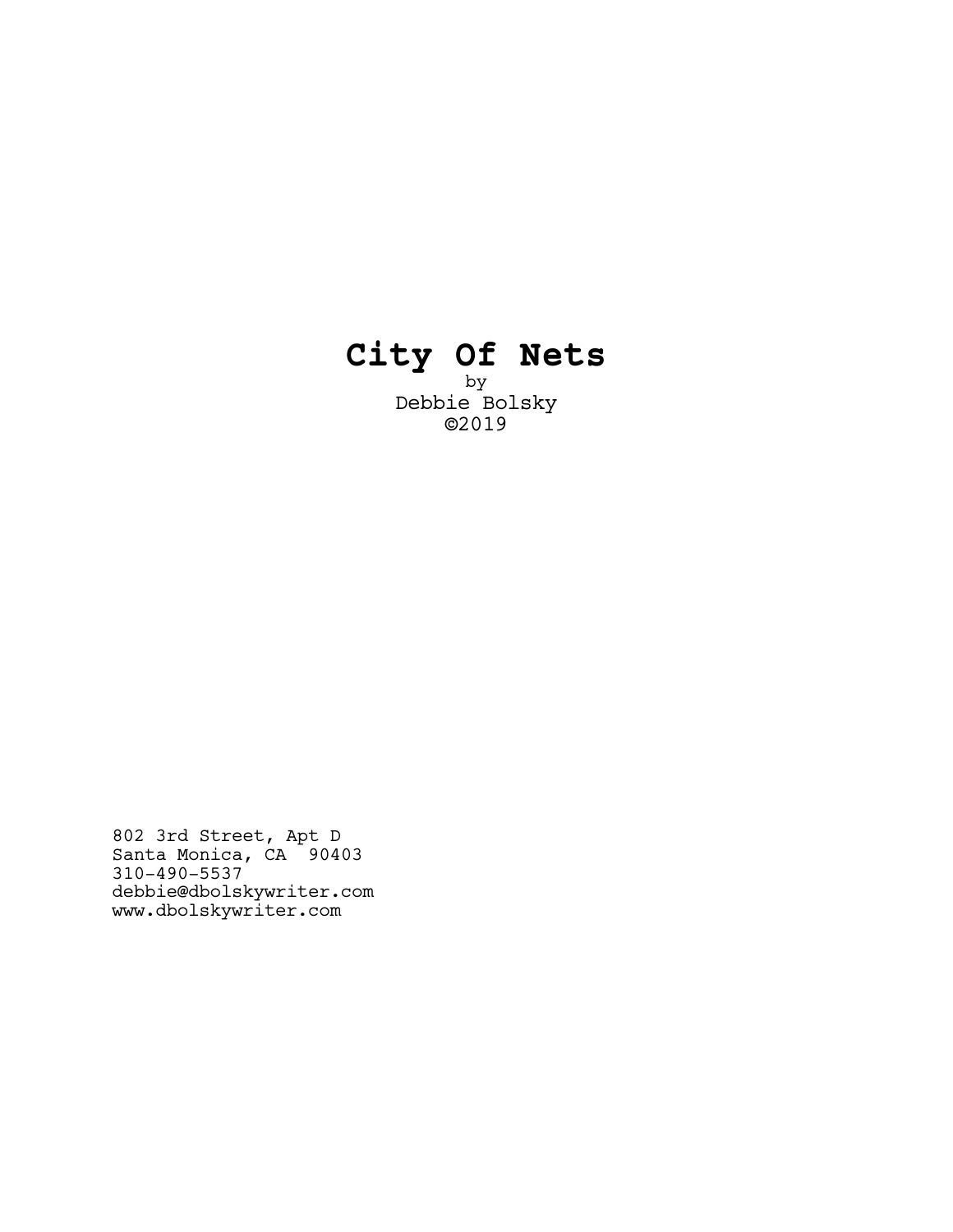FADE IN:

EXT. CHICAGO TRIBUNE BUILDING - DAY

Bright, sunny day.

JEN MALONE (late 30s), slight, pretty woman strolls across the street toward a parking garage. She carries a briefcase and bouquet of lilies.

Jen's husband, JAKE MALONE (40s), gruff exterior, the exact opposite of Jen, walks beside her, gets angrier and angrier as he talks on his flip top cell phone.

> **JAKE** No way. I'm workin' solo again -- (raises his voice) I always tread lightly!

Jen giggles.

INT. PARKING GARAGE - DAY

Jake and Jen walk down a row of cars, heading toward a vintage Mustang convertible. Jake stops.

> JAKE I only work with the people I trust and I count that on one...

Jen gives Jake a peck on the cheek as he hands her the car keys.

> JAKE (CONT'D) ...maybe two fingers.

JEN (smile in her voice) Tell Stan my bags are packed and I'm ready to hit the road on his HOG anytime he wants.

Jen walks to their car and slides into the driver's seat.

JAKE And you're the maybe.

Jen turns the ignition on.

The car EXPLODES. Jake is flung backwards.

He recovers and rushes toward the burning car but...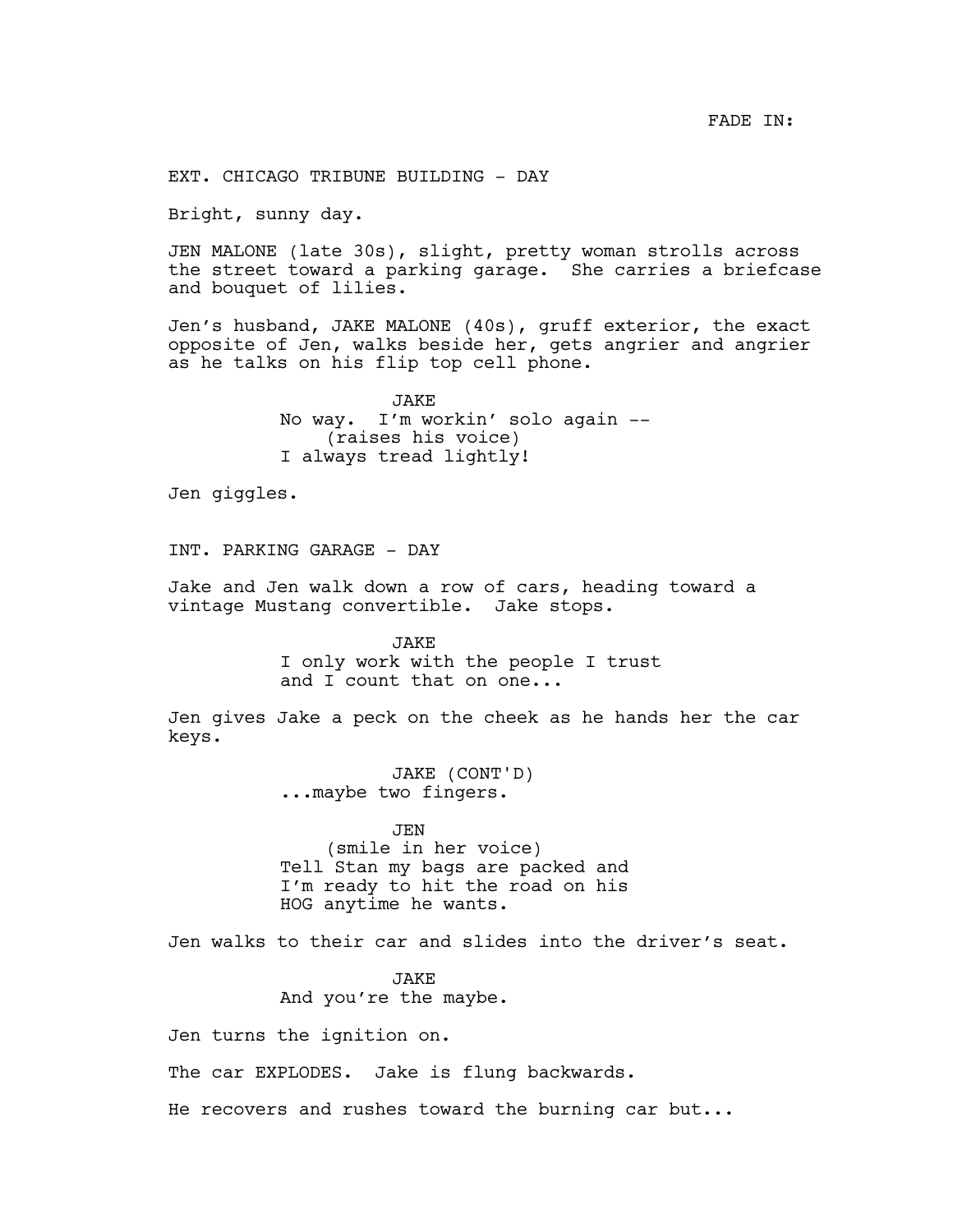Flames shoot out. The other cars explode in a chain reaction. Pieces of cars crash around the parking garage. Jake is thrown to the ground, his right leg on fire.

JAKE (CONT'D)

NOOO...

INT. JAKE MALONE'S APARTMENT - DAY

Jake passed out on his roll-out bed, hugging a Jack Daniels bottle, bolts up. The bottle crashes to the floor.

## **JAKE**

...NOOO!

Rain beats outside.

Jake slowly rolls off of his bed in his underwear, revealing scarring on his right leg. He shivers.

A Silver Zuni Eagle Fetish hangs around his neck. He climbs into the dirty jeans and sweatshirt on the floor.

Jake walks through his dingy pigsty, one-room apartment, stepping around and over crumpled up papers, cluttered boxes and near empty Jack Daniels' bottles.

A baseball is wedged to keep the window open. A baseball bat lies by the door. An old Remington typewriter, with a ragged sheet of paper rolled into it, sits on a crooked three legged table, a stack of clothes piled beneath the table.

Jake empties a whisky bottle into a dirty glass. He slugs it back, BLASTS a Jethro Tull CD on the stereo and ignores the neighbors who POUND on the wall.

### EXT. PORT OF CHICAGO - DAY

BERNARD TRIACHI, an attractive, well-dressed man with that perfect combination of a seductive smile and steely gaze, watches RORY O'CARROLL accept a sheaf of papers from a Shipping Agent.

Rory, an Irish, red headed woman, smartly dressed in black, hands Triachi the papers.

They stroll through the shipyard past freighters and the workman unloading them.

> TRIACHI All of the arrangements are made?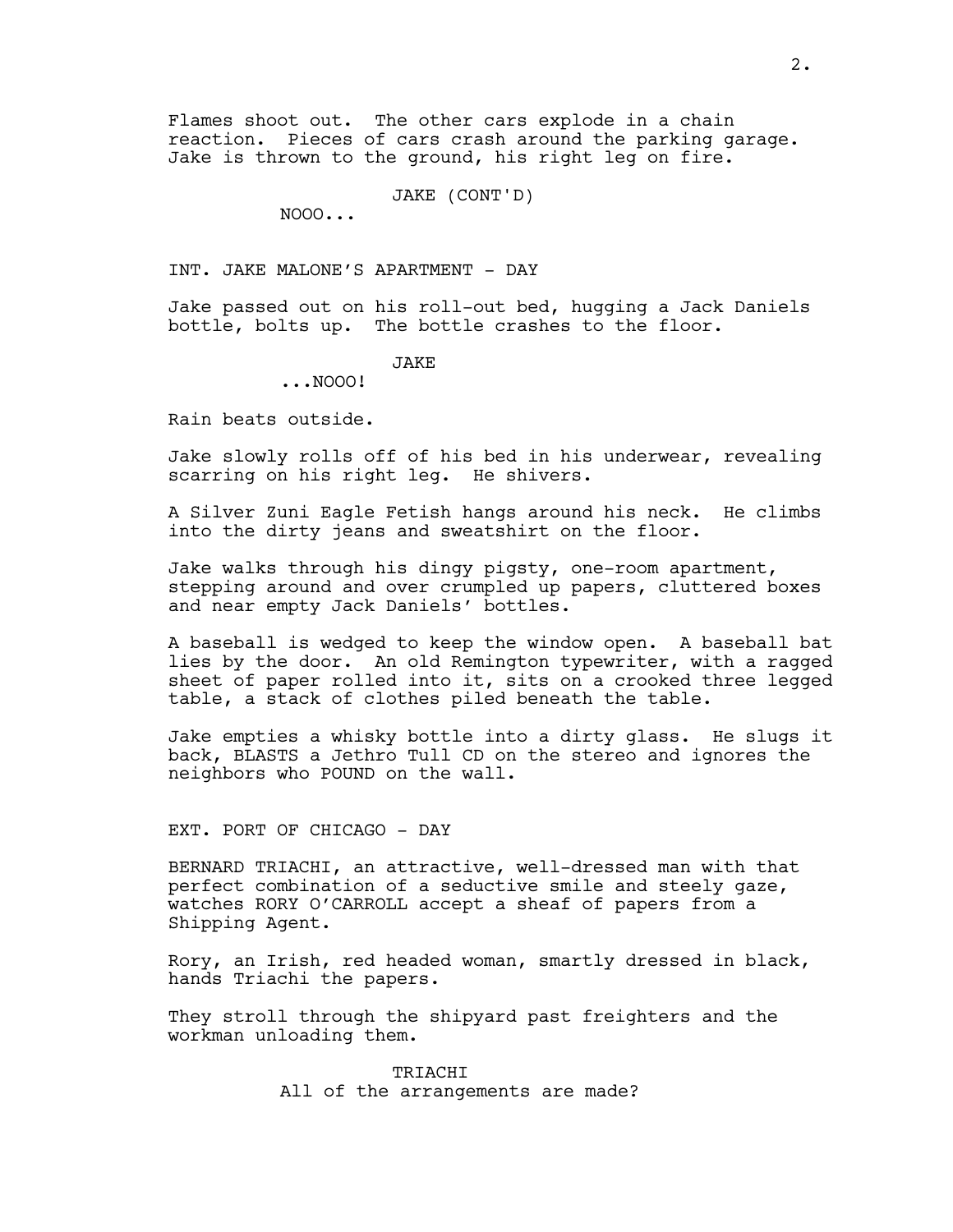RORY

(thick Irish brogue) The cargo arrives Thursday from Bandar Abbas to New York, Los Angeles And Chicago. Our usual shipment in combination with a little something extra. As my Ma would say, they'll be gobsmacked, never know what hit them, or who. And no worries, I'm using a small independent, nothing traceable to you.

Triachi grunts his approval.

RORY (CONT'D) I do have one concern.

#### TRIACHI

Mr. Malone will be otherwise distracted. You did see to it that his anniversary gift is being delivered today, didn't you?

RORY

Of course.

#### TRIACHI

I do not want Jake to ever think I have forgotten him, especially on this day of all days.

Triachi and Rory get into a black Lexus.

RUSS SHEINBERG (late 20s), wearing a well-worn Cleveland Indians cap, watches from the shadows, snaps pictures and types into his iPhone.

Rory drives Triachi away.

Sheinberg walks over to the Shipping Agent.

SHEINBERG I'd like to talk to you about some of your shipments.

SHIPPING AGENT Not without a warrant.

SHEINBERG (hands him money) I'm no cop.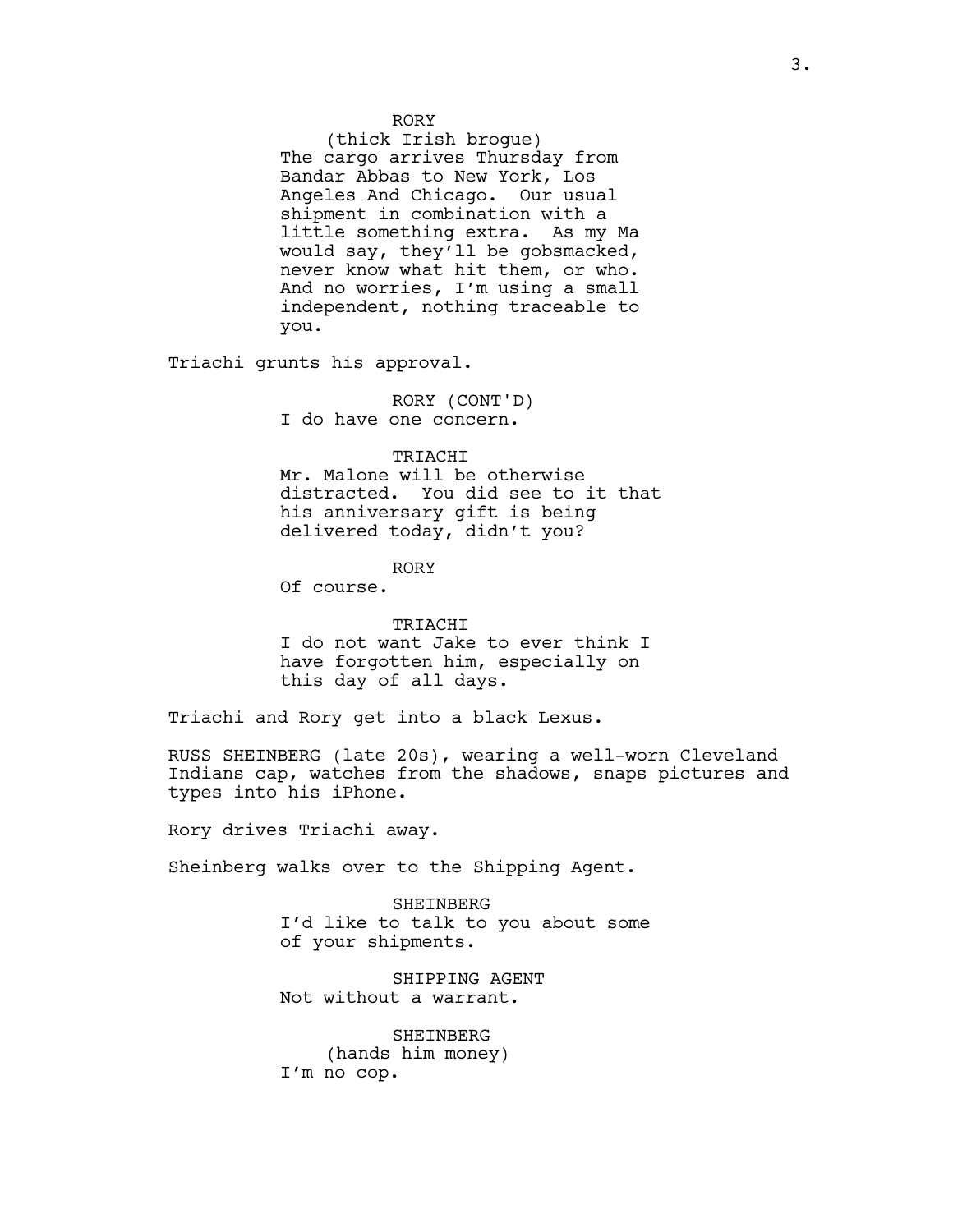INT. CHICAGO TRIBUNE OFFICE - DAY

"Stan Marshall, Managing Editor" plaque on the door.

Scattered around the office, remains of computer printouts, random papers from The Chicago Tribune and ashtrays halffilled with unsmoked, chewed up cigarettes.

TV news report plays in the background, "Fox News" like network with TriCom logo.

STAN MARSHALL (60s), balding, leans comfortably back in his chair, chews on a cigarette while scribbling red marks over papers.

Sheinberg stalks over to Stan, takes an unsmoked cigarette from the ashtray.

> SHEINBERG I thought you quit.

Stan spits his cigarette into the ashtray.

SHEINBERG (CONT'D) (points to the papers) I'd get it out quicker if you'd sanction my blog.

STAN

Not as accurate. Dig deeper. (clicks the TV off) You do this right and maybe people'll realize this paper's not as antiquated as it's made out to be.

SHEINBERG Most are too scared to talk.

STAN Then use some of that initiative I hired you for.

SHEINBERG That was Jake's strong suit. I need his help.

Stan shakes his had no.

SHEINBERG (CONT'D) He deserves another chance.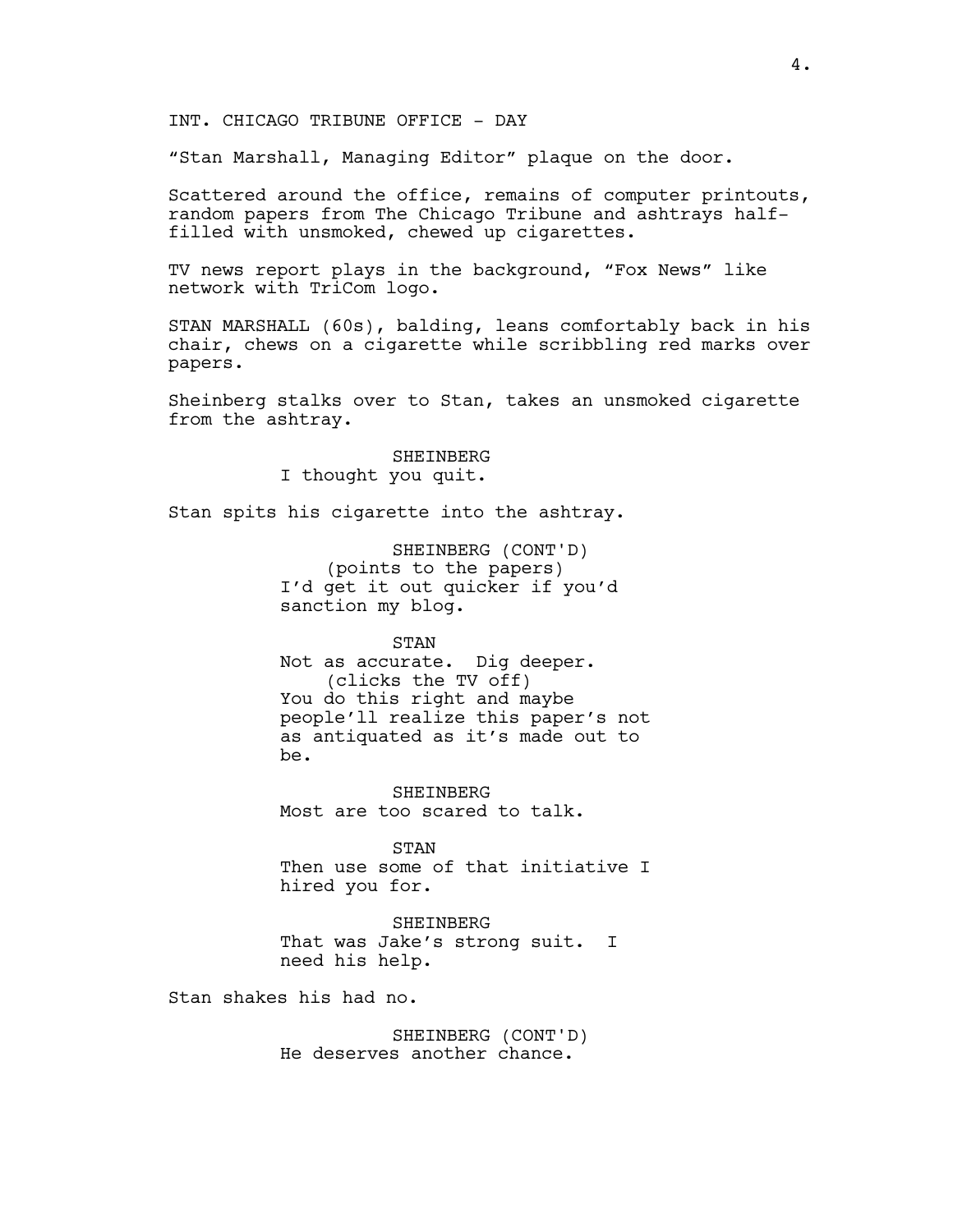STAN The last chance I gave him cost the paper more than he's worth. Let it go, you're as good as he ever was.

SHEINBERG No one's as good as Jake. And if it wasn't for me, Jen would still be alive.

Stan chews on another cigarette, looks out his window at the rain.

> STAN If it wasn't for all of us...

INT. JAKE MALONE'S APARTMENT - NIGHT

Music still BLARES. Neighbors still POUND. Jake refills his glass.

On his desk, a framed picture of Jen with her nameplate leaning against it: "Jenifer Malone, Assistant District Attorney, Cook County, Illinois."

> JAKE (toasts the picture) Love ya, babe. Miss you.

Jake's eyes shift to the newspaper pictures and articles about Triachi papering his walls. More than half have been ripped.

On the right wall, a collage of Triachi and a woman (KATE LINDSEY). Kate, wearing a large brimmed hat, exudes sexuality. Adjacent, front page newspaper headlines "DRUG CARTEL WITNESS KILLED IN PLANE CRASH".

Another grouping on the left, Triachi at various official city, state and national gatherings with CHICAGO MAYOR GLEASON and other political dignitaries. In all of these pictures, Rory is in the background.

Jake swings his arm back to throw his glass but stops and downs the whiskey instead.

KNOCK.

Jake goes to refill his glass. The bottle's empty.

He tries many bottles. They are all empty. He smashes one against the wall. This quiets the neighbors.